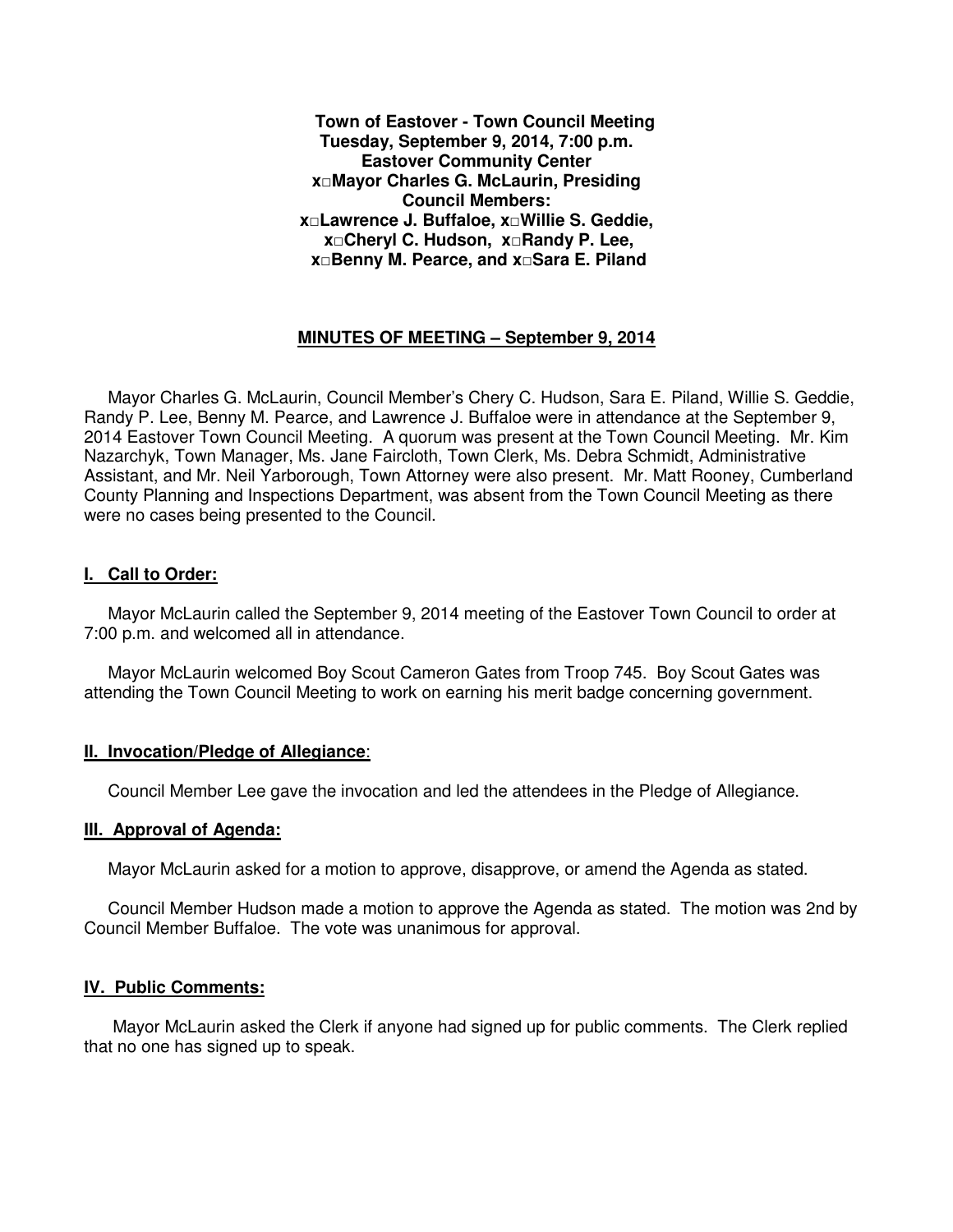## **V. Consent Agenda:**

- 1. Consider approval of the Minutes for the August 12, 2014 Town Council Meeting.
- 2. Consider approval of the July 31, 2014 Financial Report.

 Mayor McLaurin asked for a motion to approve, disapprove, or amend the Consent Agenda as stated.

 Council Member Piland made a motion to approve the Consent Agenda as stated. The motion was 2<sup>nd</sup> by Council Member Lee. The vote was unanimous for approval.

## **VI. Discussion Agenda:**

#### **Agenda Item #1**

### **Discussion of Agreement Between the Town of Eastover and Eastover Community Ball Park Association, Inc.**

 The Town Manager stated that the Council had requested that the Town Attorney review the "draft" lease agreement between the Town of Eastover and the Eastover Community Ball Park Association, Inc. (ECPA). The Town Council wanted a stipulation added to the lease agreement that if the Eastover Community Ball Park Association, Inc. does not adhere to the previous agreement, the Town of Eastover can terminate the lease agreement. The Town Attorney added Section 3, Parts M through Q and Paragraph's 3-6. In the event the ECPA violates the lease agreement, the Town of Eastover can provide a ten (10) days written notice of termination on the lease to the ECPA.

 Council Member Hudson made to motion to have Mayor Charles McLaurin, Council Member's Lawrence Buffaloe and Benny Pearce take this lease agreement to the Eastover Community Ball Park Association Council to get an approval on the lease agreement. The vote was 2<sup>nd</sup> by Council Member Piland. The vote was unanimous for approval.

## **Agenda Item #2**

#### **Discussion of Contract with LSV Partnership, Architects/Planners, AIA.**

 The Town Manager submitted the pre-architectural review to United States Department of Agriculture (USDA). Last week the USDA requested additional clarification on some of the building figures provided by the architect and operating expenses provided by the Town Manager. Once that is completed, the Town of Eastover will be able to sign the contract with LSV Partnership.

 The Town Manager stated that last year the architect provided a fee estimate of approximately 8- 10% of costs. Normally the fee ranges are between 8-10%, but if the architect handles the design and bidding process that adds additional percentages to the cost. Based on the submission to UDSA, the architect's final percentage fee is 10.2% of the costs.

 The Town Manager stated that if the Council approves awarding the contract to LSV, the architect will prepare the final contract. The architect and Town Manager might need to provide additional information to USDA and they may need to adjust the fee range. The Town Attorney also needs to review the final documents.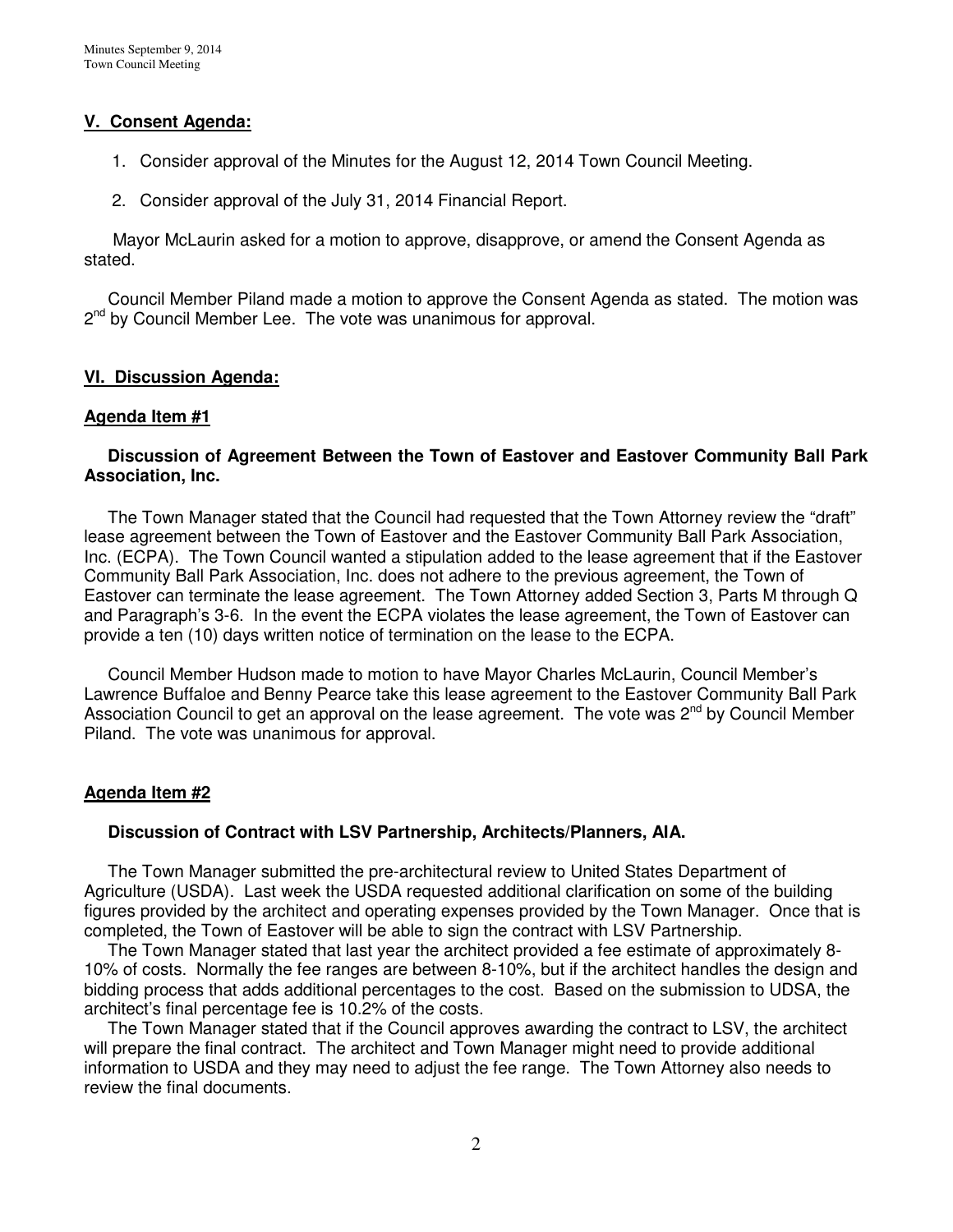Council Member Lee made a motion to approve the contract with LSV Partnership. The motion was 2<sup>nd</sup> by Council Member Hudson. The vote was unanimous for approval.

## **VII. RECEIVE MAYOR'S UPDATE.**

 Mayor McLaurin stated that on Monday night at the Community Watch meeting, he provided the Eastover residents with "Eastover North Carolina" automobile decals. The Eastover residents were very excited and the Mayor stated that this is a good way to promote the Town of Eastover.

 Council Member Hudson made a motion to authorize the Town Manager to purchase additional "Eastover North Carolina" automobile decals for distributing to the Eastover residents. The motion was 2<sup>nd</sup> by Council Member Piland. The vote was unanimous for approval.

 Mayor McLaurin said that on October 2, 2014, the Town of Eastover is going to host a "Picnic in the Park". This is a reward for the Civic Club which performed a lot of hard work during Heritage Day and for the Community Watch participants. Mr. Daniel West has volunteered to set up a band in the Talley Woodland Park. The Mayor, Council Member Lee and Mr. Nail have the lead on this event.

 Council Member Lee and Mr. Nail put down pallets of sod at the new gazebo located in Talley Woodland Park. Council Member Lee stated that he was able to save the Town of Eastover some money. Council Member Lee had a friend install the waterproof electrical receptacles and wiring at the gazebo in Talley Woodland Park. Mr. Billy Greenhill with Billy Greenhill Electric provided this service free of charge, saving the Town of Eastover over \$1,500.00.

 Mayor McLaurin stated that the Garden Club is going to plant flower pots and work on creating a mini-botanical garden in the park. This will be a beautiful place in the future for the Town of Eastover residents.

 Mayor McLaurin gave a warm welcome to Mr. Gary Whaley who just moved from Autryville to the Town of Eastover. Mr. Whaley worked with the Cumberland County School System and served with the Armed Forces.

 Mr. Ronald Strickland voiced his concerns regarding the Eastover rest home, motel and the convenience store. Mr. Strickland would like to see these areas improved or demolished. The Town Manager stated that he has had frequent conversation with Social Services.

## **VIII. RECEIVE TOWN COUNCIL UPDATE**

 Council Member Piland discussed her concerns regarding the commercial chicken plant industry. This industry will bring a lot of jobs to Cumberland County, but the environmental impact and quality of life is a big concern. She stated that the City of Fayetteville and Council are listening a lot more to the concerns of the communities. Council Member Piland thanked the Town Manager for sending a letter on behalf of the Town of Eastover to the City of Fayetteville and the Cumberland County Board of Commissioners. This letter is requesting a public discussion be held so that the complete scope of this project is made known to all the citizens of Cumberland County. The Town of Eastover is a rural area and a lot of resident's have farms with chickens and livestock. Council Member Piland would like to see some type of Town ordinance which controls the volume of chicken houses.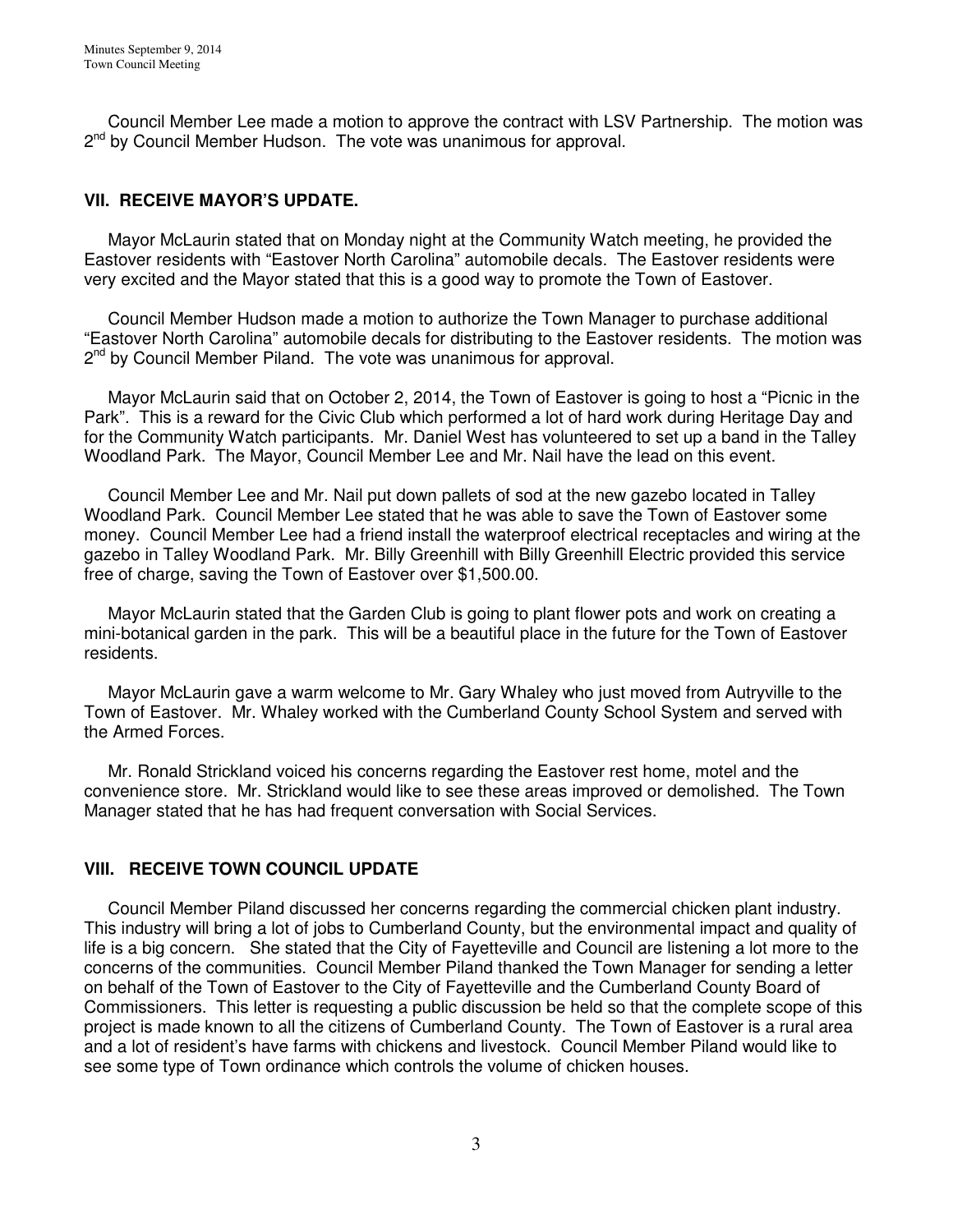Council Member Hudson made a motion to authorize the Town Attorney to research preparing an ordinance on commercial poultry houses and swine ordinances for the Town of Eastover. The motion was 2<sup>nd</sup> by Council Member Piland. The vote was unanimous for approval.

# **IX. RECEIVE TOWN MANAGERS UPDATE.**

 Mr. Kim Nazarchyk, Town Manager, stated that he will have the contract with Diamond Construction ready for signature by the end of the week or first of next week. Diamond Construction is going to pave School Street for the Town of Eastover. It is approximately 3 ½ (three and one-half) weeks out, but will be only be a one (1) day process and not interfere with the school system.

 Mayor McLaurin asked the audience to please leave the Town Council Meeting at this time, as the Council was going into **Closed Session.** 

## **X. CLOSED SESSION in Accordance with GS 143-318.11(a)(3) Attorney Client Privilege.**

Mayor Charles G. McLaurin asked for a motion to go into **Closed Session in accordance with GS 143-318.11(a)(3) Attorney Client Privilege.** 

 Council Member Piland made the motion to go into **Closed Session** in accordance with **GS 143- 318.11(a)(3).** The motion was 2<sup>nd</sup> by Council Member Lee. The vote was unanimous in favor of the **Closed Session**.

Motion was made by Council Member Pearce to adjourn the **Closed Session** and 2<sup>nd</sup> by Council Member Hudson at 7:58 p.m. The vote was unanimous for approval.

Mayor McLaurin stated that the Council will now return to **Regular Session**.